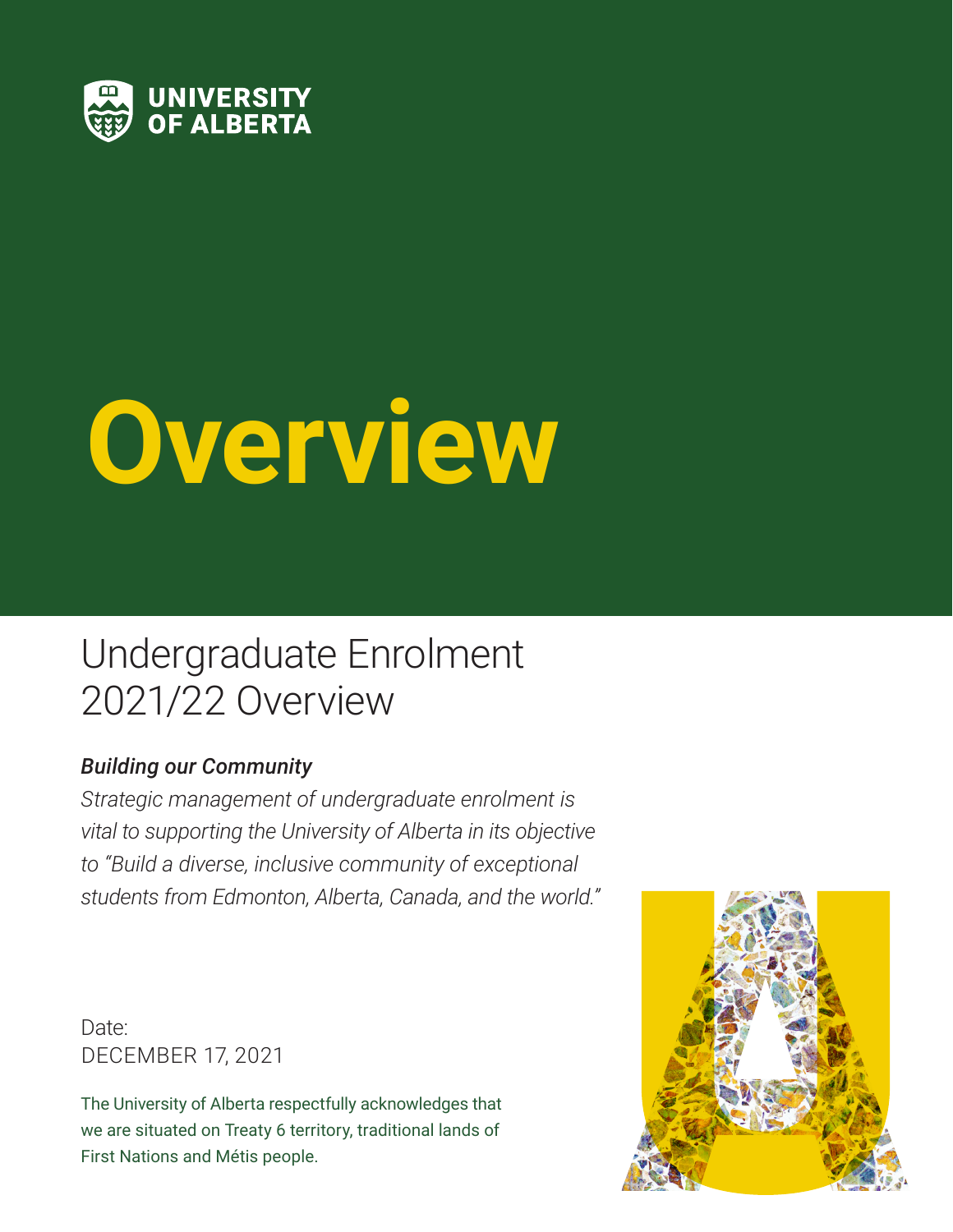# **UNDERGRADUATE STUDENT DEMAND**

At 43,291 (8,402 graduate students and 34,889 undergraduate students), the university has reached a record high with respect to total, graduate, and undergraduate enrolment. We have seen this growth trend since 2015/16. The COVID-19 pandemic continued to have a significant impact across the globe, and those environmental factors impacted the 2021/22 enrolment cycle.

#### UNDERGRADUATE APPLICANTS



#### DIVERSITY OF STUDENTS



Diversity in undergraduate enrolment is a priority. We continue to nurture an increasingly diverse community while ensuring access for Albertans. Indigenous undergraduate enrolment reached a new historical high.



+ 4.7%

**OUT-OF-PROVINCE STUDENTS**



#### ENROLMENT



*The quality of incoming students remains strong. The mean admission average for eight of the ten direct-entry faculties was equal to or higher than the average in previous years.*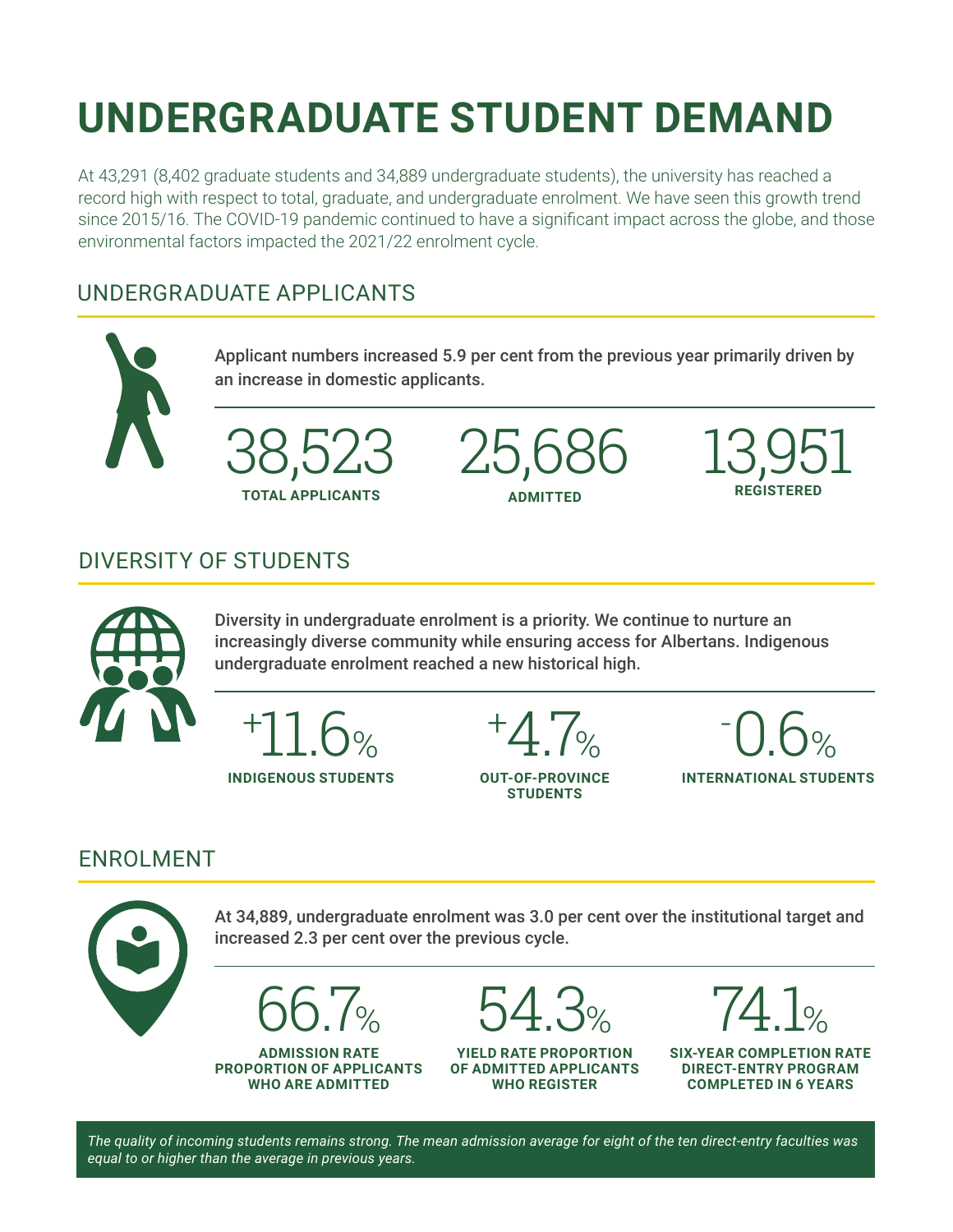## **UNDERGRADUATE STUDENTS**

The U of A gave me the opportunity to flourish in ways I never knew possible, including creating amazing friendships, accomplishing great feats, exploring my passions, and becoming more confident.

*Simran Dhillon, Science (Psychology & Biology) Surrey, BC*

Growing up, I was constantly astounded by the beauty of the outdoors, and wanted to find a profession that allowed me to be closer to it. I feel incredibly honoured and privileged to have been part of the U of A's forestry program — which, fun fact, is actually ranked 5th in the world!

*Douglas Burton, Science (Forestry) Ponoka, AB*

#### 34,889 TOTAL UNDERGRADUATE ENROLMENT



#### STUDENTS BY GENDER

In January 2016, the University of Alberta introduced a third gender option (other). 54.51% **FEMALE** 0.22% **OTHER** 45.27% **MALE**

#### STUDENTS BY HOME ADDRESS



| <b>ADDRESS</b>                             | <b>TOTAL POPULATION</b> | % OF TOTAL POPULATION |
|--------------------------------------------|-------------------------|-----------------------|
| <b>EDMONTON &amp; AREA</b>                 | 17,082                  | 48.9%                 |
| <b>ALBERTA (EXCL. EDMONTON &amp; AREA)</b> | 9.094                   | 26.1%                 |
| CANADA (EXCLUDING ALBERTA)                 | 3,266                   | 9.4%                  |
| <b>OUTSIDE CANADA*</b>                     | 5.447                   | 15.6%                 |

*\* Students coming from outside of Canada are not always international as they may be Canadian citizens or permanent residents.*